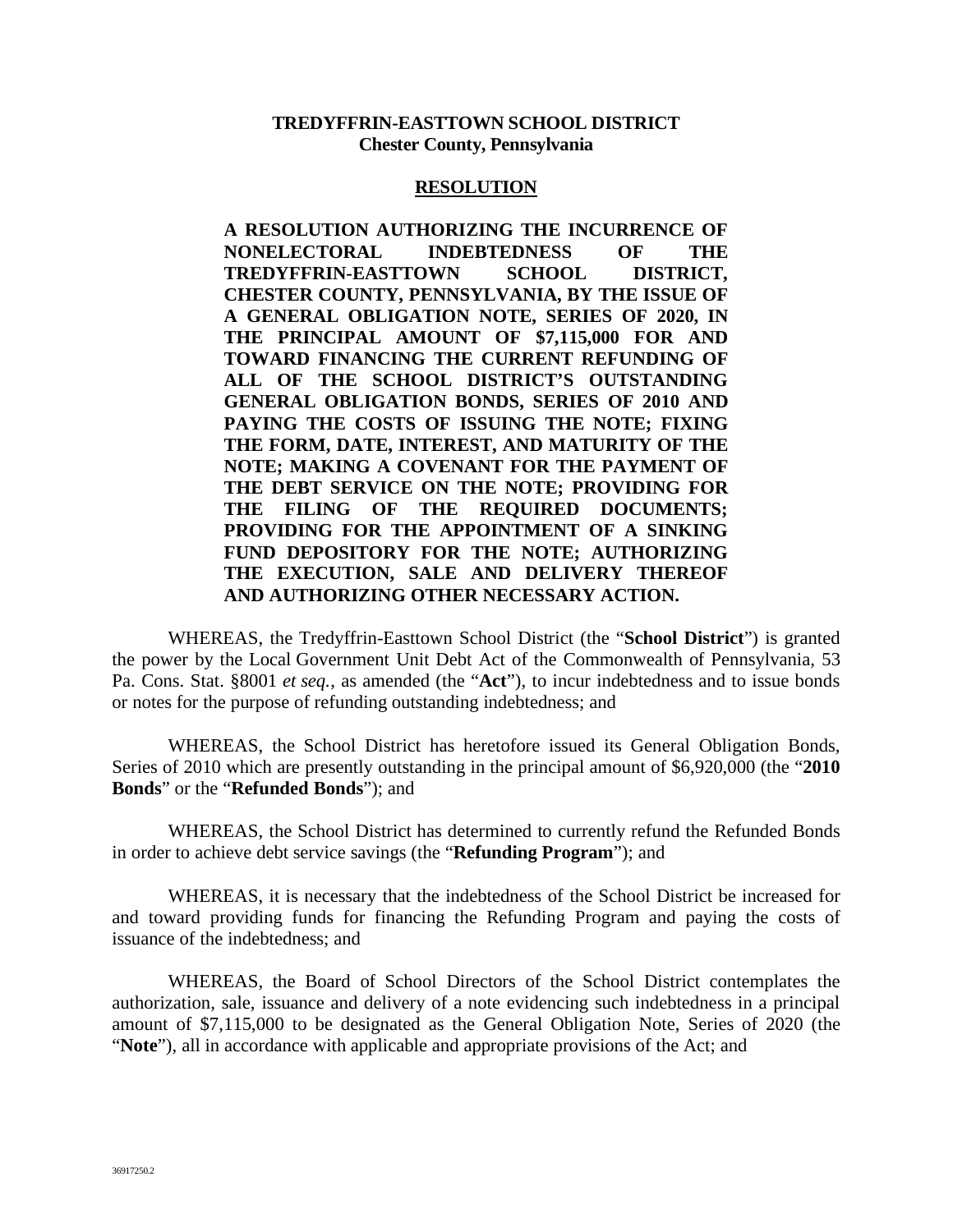WHEREAS, the School District has retained PFM Financial Advisors LLC, as financial advisor (the **"Financial Advisor"**) in connection with the authorization and issuance of the Note pursuant to this Resolution; and

WHEREAS, the School District has retained Boenning & Scattergood, Inc., as placement agent in connection with the issuance of the Note (the "**Placement Agent**"), which has solicited competitive proposals for the purchase of the Note and has presented a report on such proposals to the School District; and

WHEREAS, the proposed increase in indebtedness, together with the School District's nonelectoral indebtedness presently outstanding, will not cause the debt limitations of the Act to be exceeded.

NOW, THEREFORE, BE IT RESOLVED, by the Board of School Directors of the Tredyffrin-Easttown School District, Chester County, Pennsylvania, and it is hereby resolved as follows:

**SECTION 1.** The School District hereby authorizes an increase in its indebtedness through the issuance of the Note in an aggregate principal amount of \$7,115,000, the same to be issued as nonelectoral debt under the Act and for the purpose of providing funds for and toward the Refunding Program and payment of the costs of issuance of the Note.

It is hereby determined and set forth that the purpose of the Refunding Program is to reduce the debt service that would otherwise be payable on the Refunded Bonds.

The 2010 Bonds were issued for the purpose of financing: (i) the advance refunding of the School District's outstanding General Obligation Bonds, Series of 2006 (the **"2006 Bonds"**), (ii) the costs of various capital projects within the School District, including but not limited to, renovations and improvements to the following School District facilities: Beaumont Elementary School, Devon Elementary School, Hillside Elementary School, New Eagle Elementary School, Valley Forge Elementary School, Tredyffrin-Easttown Middle School, Valley Forge Middle School, Conestoga High School and the Transportation Building; and upgrades and improvements to the School District's wireless network infrastructure (the **"2010 Capital Program**"); (iii) and the payment of the costs and expenses related to the issuance of the 2010 Bonds. The 2006 Bonds were issued to finance capital projects, capitalize a portion of the interest on the 2006 Bonds and pay costs related to the issuance of the 2006 Bonds (the "**2006 Capital Improvement Project**"). The estimated useful life of the 2006 Capital Improvement Project is in excess of twenty (20) years.

The latest maturity of the Note (February 15, 2023) does not extend beyond the latest maturity of the Refunded Bonds (February 15, 2023). The estimated useful lives of the 2010 Capital Program is not less than fifteen (15) years (2025) and the estimated useful life of the 2006 Capital Improvement Project is in excess of twenty (20) years (2026). The latest maturity of the Note (February 15, 2023) does not extend beyond the estimated useful life of the 2006 Capital Improvement Project or the estimated useful lives of the 2010 Capital Program.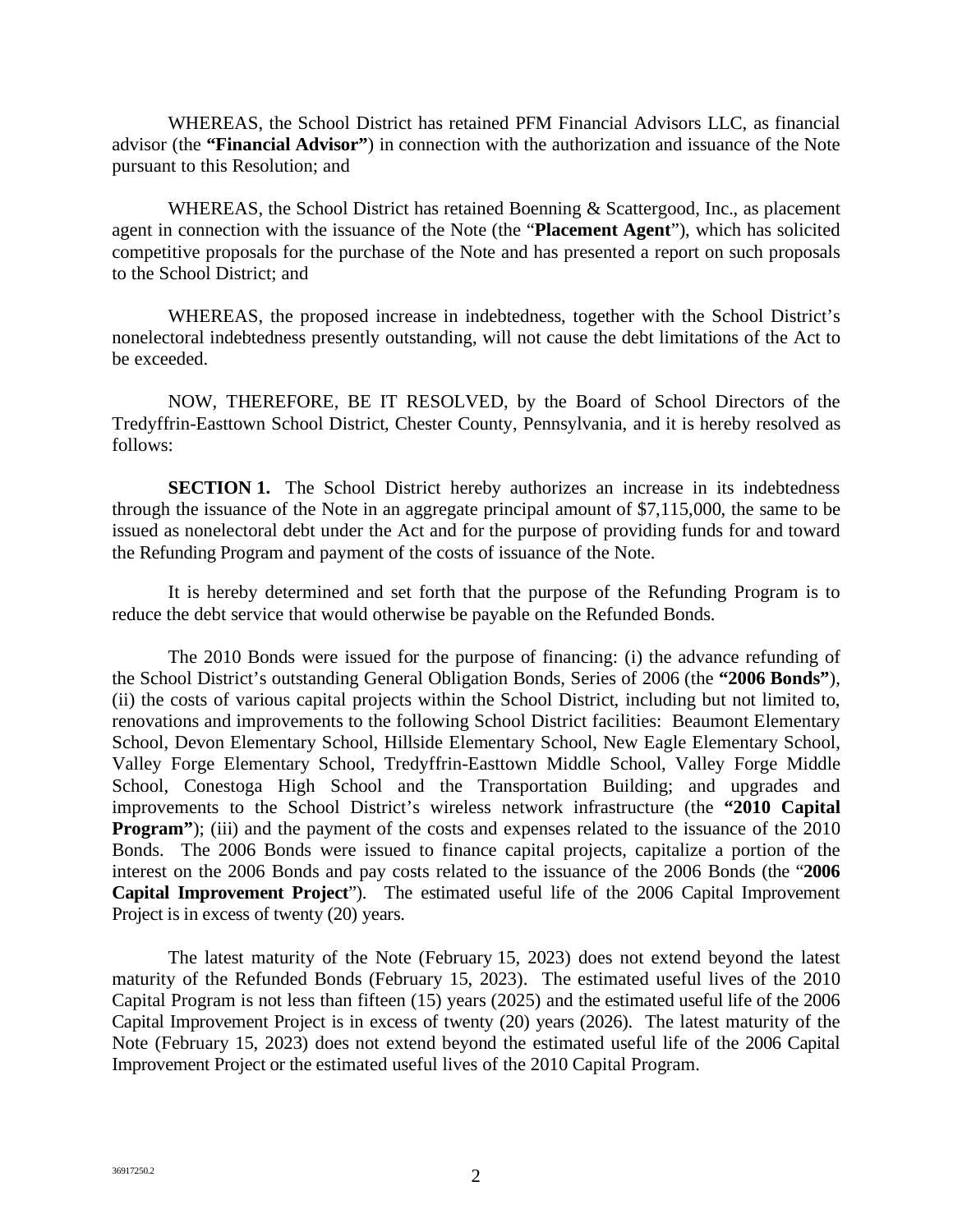The School District hereby states that the Note is scheduled to mature in accordance with the limitations set forth in Section 8142 of the Act.

**SECTION 2.** Said nonelectoral indebtedness shall be evidenced by one instrument in fully registered form, in the sum of \$7,115,000, dated and bearing interest from the date of issuance of the Note, at the rate of interest equal to one and thirty hundredths percent (1.30%) per annum, calculated on the basis of a 360 day year comprised of twelve (12), thirty (30) day months, with interest payable semiannually on the Note on February 15 and August 15 of each year commencing August 15, 2020 (each, an "**Interest Payment Da**te"). Principal on the Note shall be payable in installments on February 15 of each year commending February 15, 2021 as set forth on **Exhibit A** attached hereto and made a part hereof.

The School District may prepay the Note without any premium or penalty as more fully set forth in the Form of Note set forth in Section 4 hereof.

The principal of and interest on said Note shall be payable at the corporate trust payment office of the sinking fund depository for the Note designated therein.

**SECTION 3.** The said Note is hereby declared to be a general obligation of the School District. The School District hereby covenants that the School District shall include the amount of debt service on the Note for each fiscal year in which such sums are payable in its budget for that year; shall appropriate such amounts to the payment of such debt service; and shall duly and punctually pay or cause to be paid the principal of the Note and the interest thereon at the dates and places and in the manner stated in the Note according to the true intent and meaning thereof, and for such proper budgeting, appropriation, and payment, the full faith, credit and taxing power of the School District is hereby irrevocably pledged.

The amounts which the School District hereby covenants to pay in each of the following fiscal years are as set forth in **Exhibit A** hereto.

**SECTION 4.** The form of said Note shall be dated the date of issuance thereof and shall be substantially as follows: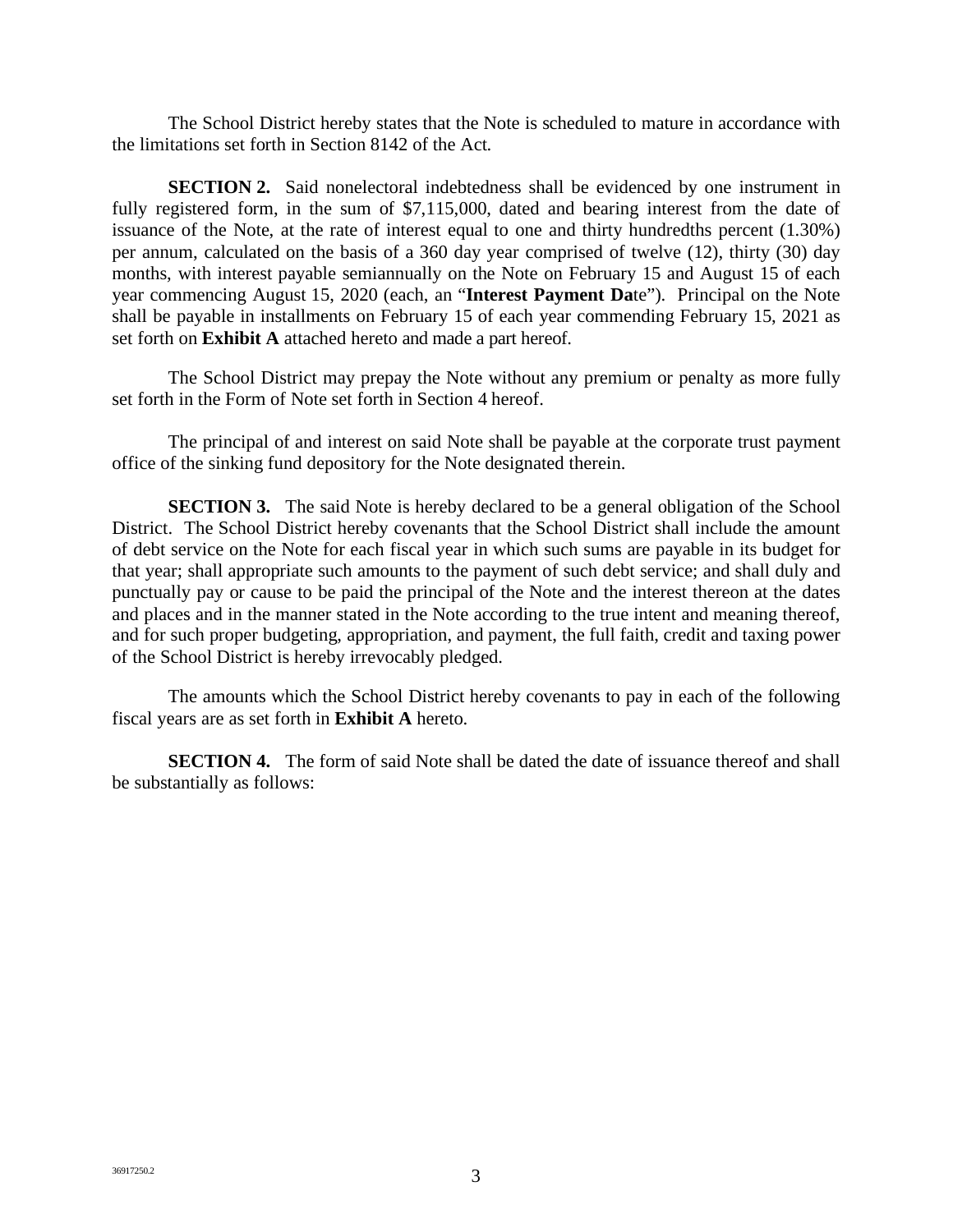#### **[FORM OF NOTE]**

#### **UNITED STATES OF AMERICA COMMONWEALTH OF PENNSYLVANIA**

#### **TREDYFFRIN-EASTTOWN SCHOOL DISTRICT (Chester County, Pennsylvania) \$7,115,000 General Obligation Note, Series of 2020 Dated July 7, 2020**

TREDYFFRIN-EASTTOWN SCHOOL DISTRICT, Chester County, Pennsylvania, a school district of the Commonwealth of Pennsylvania (the "**School District**"), for value received, hereby promises to pay to TD Bank, N.A., Bensalem, Pennsylvania or registered assigns hereof (the "**Bank**") the principal sum of SEVEN MILLION ONE HUNDRED FIFTEEN THOUSAND DOLLARS (\$7,115,000) and to pay interest from the date hereof at the annual rate of one and thirty hundredths percent (1.30%) (the **"Basic Rate"**), payable on February 15 and August 15 of each year, commencing August 15, 2020 (each, an "**Interest Payment Date**"). Principal of this Note shall be fully amortized over the term of the loan by annual principal payments on February 15 of each year, commencing on February 15, 2021. The principal and interest on this Note shall be paid in installments as set forth on the schedule of interest and principal payments attached hereto and incorporated herein by reference.

Each payment on this Note shall be applied first to the payment of fees, charges or expenses of the Bank, if any, then to the payment of interest accrued and unpaid, and the balance of such installment shall be applied to any principal then due and payable. Anything herein to the contrary notwithstanding, the entire unpaid principal balance of this Note, together with all interest accrued thereon, shall be due and payable on February 15, 2023. The Bank must surrender this Note to the Paying Agent in order to receive final payment upon maturity or redemption in whole of this Note.

[In the event any of the aforesaid payments of principal and interest in whole or in part are fifteen (15) days beyond their due date, the School District shall pay the Bank a **"late charge"** equal to \$500.00 or five percent (5.00%) of the amount due on the due date, whichever is less, to cover the extra expense involved in handling delinquent payments.]

[Any payments not made as and when due shall bear interest from the date due until paid at the Default Rate, in Bank's discretion. **"Default Rate"** means a rate equal to the lesser of (a) the rate of interest provided under this Note plus two percent (2%) per annum, or (b) the highest rate of interest allowed by law.]

All interest on this Note shall be calculated on the basis of a 360 day year comprised of twelve (12) thirty (30) day months. If the payment date for any payment of interest and/or principal falls on a Saturday, Sunday or Bank holiday for such sinking fund depository, such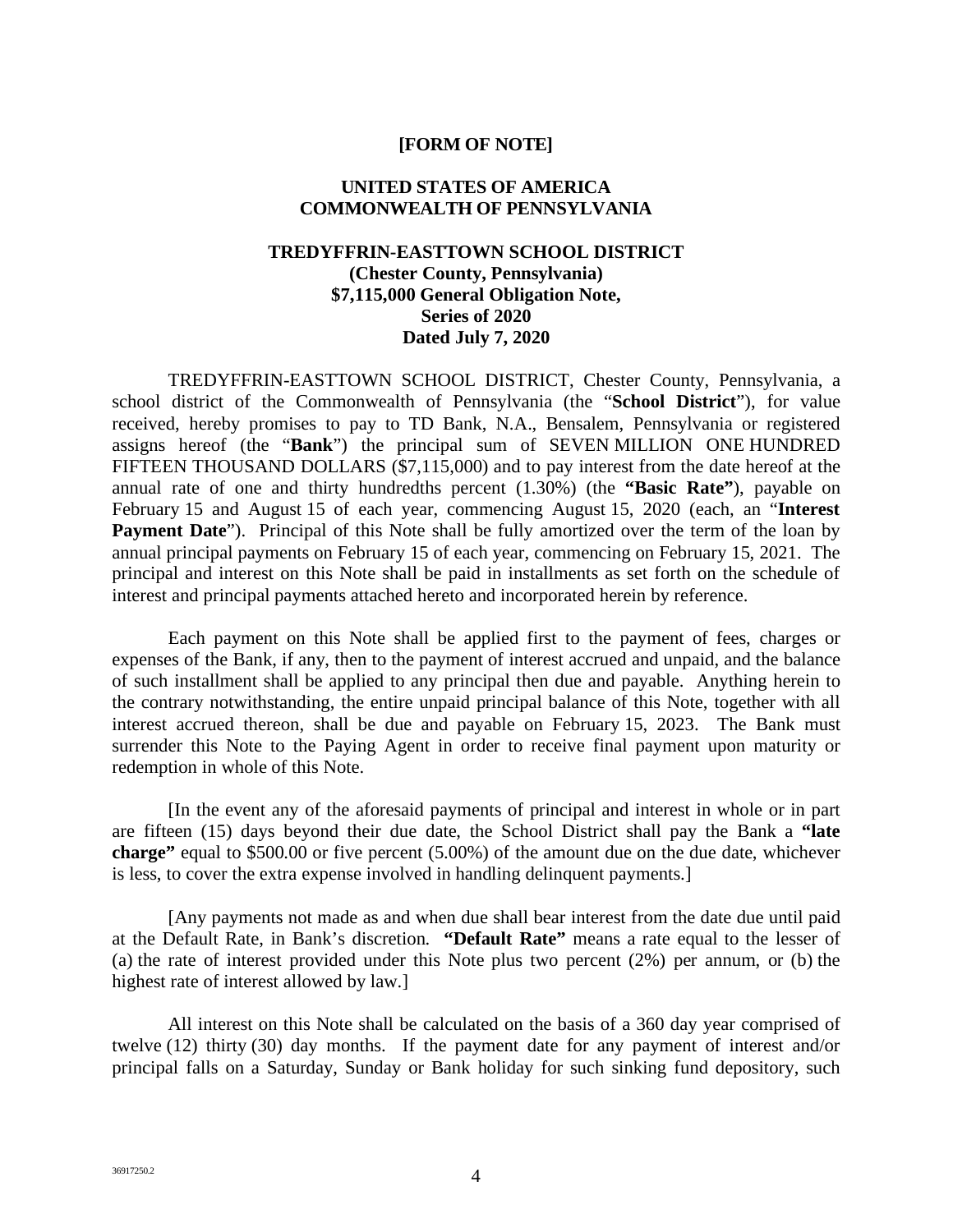payment shall be made on the next succeeding business day (based on interest accrued through the nominal payment date).

The School District covenants that it will not make any investment or other use of any portion of the "proceeds" of this Note (within the meaning of Sections 103 and 141 through 150 of the Internal Revenue Code of 1986, as amended (the "**Code**") or any applicable regulations thereunder) which would cause the Note to be an "arbitrage bond" as such term is defined in Section 148 of the Code or which would otherwise cause the interest on this Note to be includable in gross income of the Bank for purposes of federal income taxation under the Code. The School District covenants to comply with the requirements of Sections 103 and 141 through 150 of the Code, and all applicable regulations promulgated with respect thereto, including, but not limited to, the requirements regarding the use or investment of the proceeds of the Note and the rebate requirements in Section 148(f) of the Code.

The Paying Agent for this Note is TD Bank, N.A., with an office in Bensalem, Pennsylvania. Payments of principal of and interest on this Note shall be made by check or draft mailed by the Paying Agent to the person in whose name the Note is registered for that purpose on the close of business on the last day preceding the Interest Payment Date (the "**Record Date**"); provided, however that, upon request of the registered owner hereof to the Paying Agent, such payments shall be by wire transfer or internal bank transfer by the Paying Agent to an account designated by the registered owner.

This Note is transferable by the Bank hereof or his duly authorized attorney upon presentation of this Note at the payment office of the Paying Agent by execution of the assignment form hereon in a manner satisfactory to the Paying Agent. Transfers shall be recorded by the Paying Agent on the books maintained for such purpose and upon the Certificate of Registration attached to this Note. The School District may treat the person in whose name this Note is registered on the registration books maintained by the Paying Agent as the absolute owner of this Note for all purposes and despite notice to the contrary.

This Note is issued in fully registered form in the principal amount of \$7,115,000 in accordance with the Act and pursuant to a Resolution of the School District duly adopted on May 27, 2020 (the "**Resolution**"). This Note is issued for the purposes set forth in the Resolution. Reference is hereby made to the Act and the Resolution for complete statement of the provisions thereof.

Under the laws of the Commonwealth of Pennsylvania this Note and the interest thereon, shall at all times be free from taxation within the Commonwealth of Pennsylvania, but this exemption shall not extend to gift, estate, succession or inheritance taxes or any other taxes not levied or assessed directly on this Note or the interest thereon. Profits, gains or income derived from the sale, exchange or other disposition of this Note are subject to state and local taxation.

The School District has designated \$195,000 of the Note as a "qualified tax-exempt obligation" within the meaning of Section 265(b)(3) of the Code and has demonstrated that \$6,920,000 of the Note is "deemed designated" under the Code.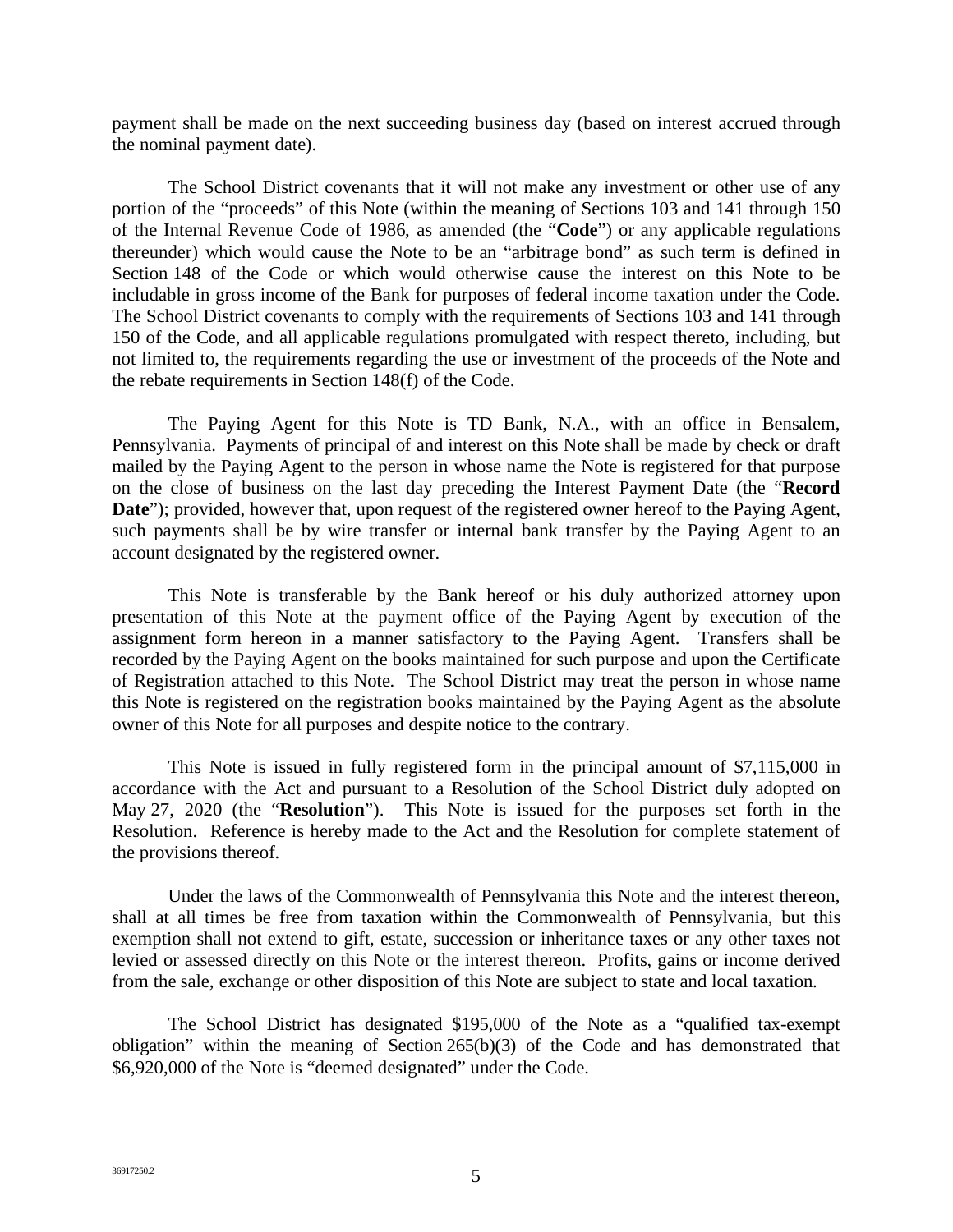[Upon (i) the occurrence of a "Determination of Taxability", as defined in the following paragraph, or (ii) in the event this Note be declared taxable for Pennsylvania tax purposes (as specified hereinabove), or (iii) no longer qualifies as a "qualified tax-exempt obligation" under Section 265(b)(3)(B) of the Code (as specified hereinabove), the interest rate payable hereunder may, at the sole discretion of the Bank, be increased to a taxable rate (the **"Taxable Rate"**) of percent ( $\_\_\_\%$ ), retroactively if necessary, from the date of issuance of this Note, or (i) the date of the Determination of Taxability, or (ii) the date this Note is taxable for Pennsylvania tax purposes, or (iii) the date as of which this Note no longer qualified as a "qualified tax-exempt obligation" under Section 265(b)(3)(B) under the Code, as applicable, and thereafter, for the remainder of the term hereof.]

[For the purposes of the preceding paragraph, the phrase **"Determination of Taxability"** shall refer to the earliest to occur of the following: (a) the effective date of a statute or regulation eliminating in whole or in part the presently applicable exemption from federal income taxes for interest payable under this Note or altering to the detriment of the Bank the presently applicable method of allocating the deductions of the Bank because of the receipt of such interest, or (b) the date of a determination by decision or ruling by a judicial or duly constituted administrative authority to the effect that such exemption is not available or is no longer available or is contrary to law, or (c) the date upon which the Internal Revenue Service asserts in writing that such interest is taxable to the Bank (or that a deduction may not be taken due to receipt of such interest) in whole or in part or takes any other official action (including the issuance of a statutory notice of deficiency, the denial of a claim for refund, or the assessment of any tax) the effect of which is to assert against or impose upon the Bank a tax attributable to the Bank's receipt of (or right to receive) such interest (or the loss of a deduction due to receipt of such interest).]

It is covenanted with the holders from time-to-time of this Note that the School District shall (i) include the amount of the debt service for the Note for each fiscal year in which such sums are payable in its budget for that year, (ii) appropriate such amounts from its general revenues for the payment of such debt service, and (iii) duly and punctually pay or cause to be paid from its sinking fund the principal of and the interest on this Note on the dates and at the places and in the manner stated in this Note according to the true intent and meaning thereof. For such budgeting, appropriation and payment, the School District pledges its full faith, credit and taxing power. This covenant shall be specifically enforceable.

The principal amount of the Note outstanding shall be subject to prepayment prior to maturity, at the option of the School District, at any time, as a whole or, from time to time, in part, on any date, in any order of maturity or portion of a principal installment, as specified by the School District, upon payment of the principal amount to be redeemed together with accrued interest thereon to the date fixed for prepayment, without any premium or penalty. Any partial prepayment of principal may be credited against such stated installments of principal on the Note as the School District may designate in writing to the Bank at the time of prepayment; otherwise a partial prepayment shall be applied against the principal installments last, by date, due and payable.

It is hereby certified that all actions required by the Act to be taken to render this Note valid and obligatory have been duly taken pursuant to the Act; that all acts, conditions and things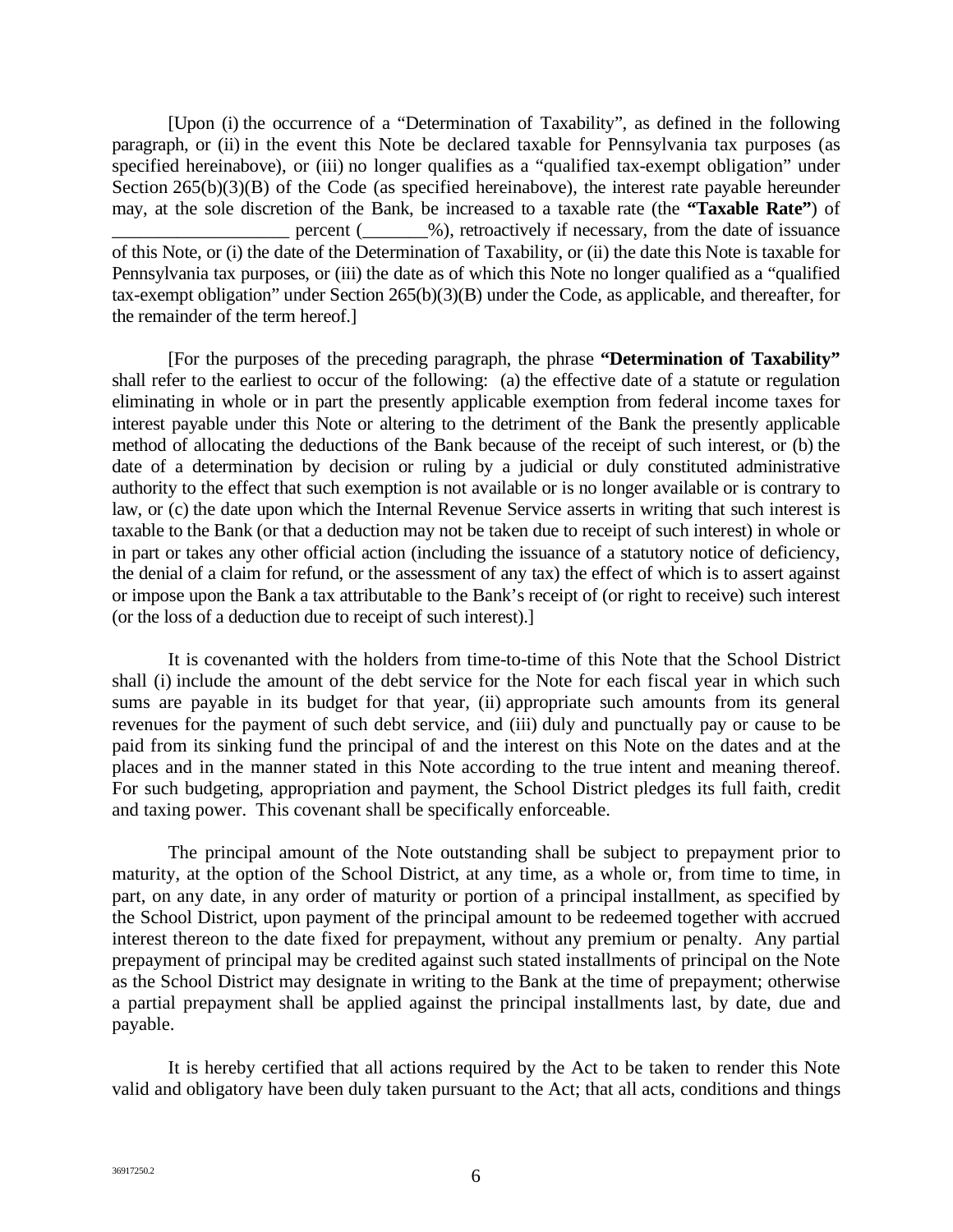required by the laws of the Commonwealth of Pennsylvania to exist, to have happened or to have been performed precedent to and in the authorization and issuance of this Note exist, have happened and have been performed in regular and due form and manner and as required by law; and that all existing indebtedness of the School District is within every limitation prescribed by the Constitution and the statutes of the Commonwealth of Pennsylvania.

The Bank shall not by an act of omission or commission be deemed to waive any of its rights or remedies hereunder unless such waiver be in writing and signed by the Bank, and then only to the extent specifically set forth therein; a waiver of one event shall not be construed as continuing or as a bar to or waiver of such right or remedy on a subsequent event.

If any provision hereof is found by a court of competent jurisdiction to be prohibited or unenforceable, it shall be ineffective only to the extent of such prohibition or unenforceability, and such prohibition or unenforceability shall not invalidate the balance of such provision to the extent it is not prohibited or unenforceable, nor invalidate the other provisions hereof, all of which shall be liberally construed in favor of the Bank in order to effect the provisions of the Note.

This Note does not pledge the general credit or taxing power of the Commonwealth of Pennsylvania or any political subdivision of the Commonwealth of Pennsylvania, other than the School District.

The words "Bank" and "School District" whenever occurring herein shall be deemed and construed to include the respective heirs, personal representatives, successors and assigns of the Bank and the School District. This instrument shall be construed according to and governed by the laws of the Commonwealth of Pennsylvania.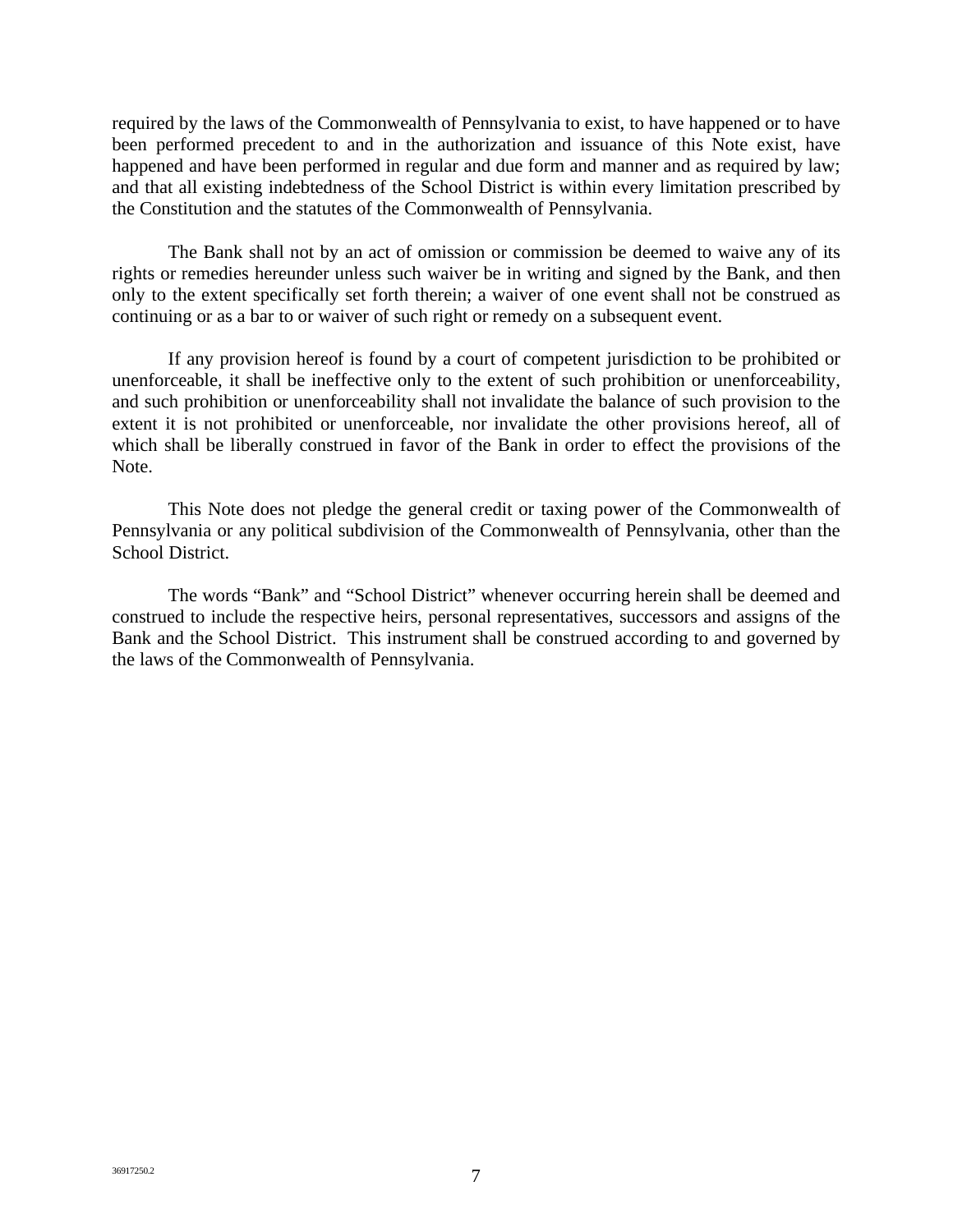IN WITNESS WHEREOF, and intending to be legally bound, the School District has duly executed this Note this  $7<sup>th</sup>$  day of July, 2020.

# TREDYFFRIN-EASTTOWN SCHOOL DISTRICT

By:

President, Board of School Directors

ATTEST:

**Secretary** 

(SCHOOL DISTRICT SEAL)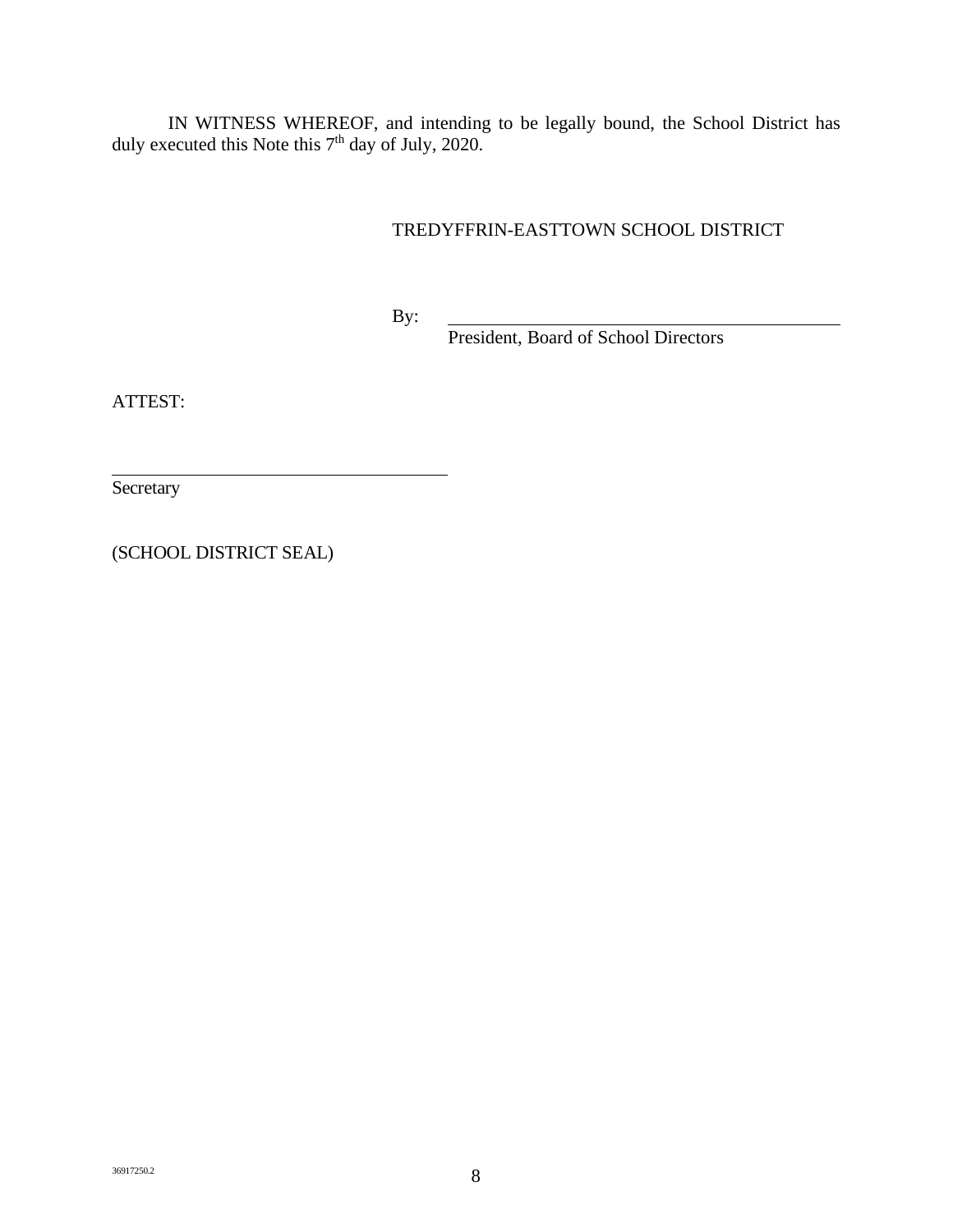### **CERTIFICATE OF REGISTRATION NOTICE. NO WRITING HEREON EXCEPT BY PAYING AGENT ON BEHALF OF THE SCHOOL DISTRICT**

It is hereby certified that the foregoing Note is registered as to principal and interest as follows:

| Name of                 | Address of                                                             | Date of      | Paying Agent's              |
|-------------------------|------------------------------------------------------------------------|--------------|-----------------------------|
| <b>Registered Owner</b> | <b>Registered Owner</b>                                                | Registration | <b>Authorized Signature</b> |
|                         | TD Bank, N.A.<br>3220 Tillman Drive<br>Suite 407<br>Bensalem, PA 19020 | July 7, 2020 |                             |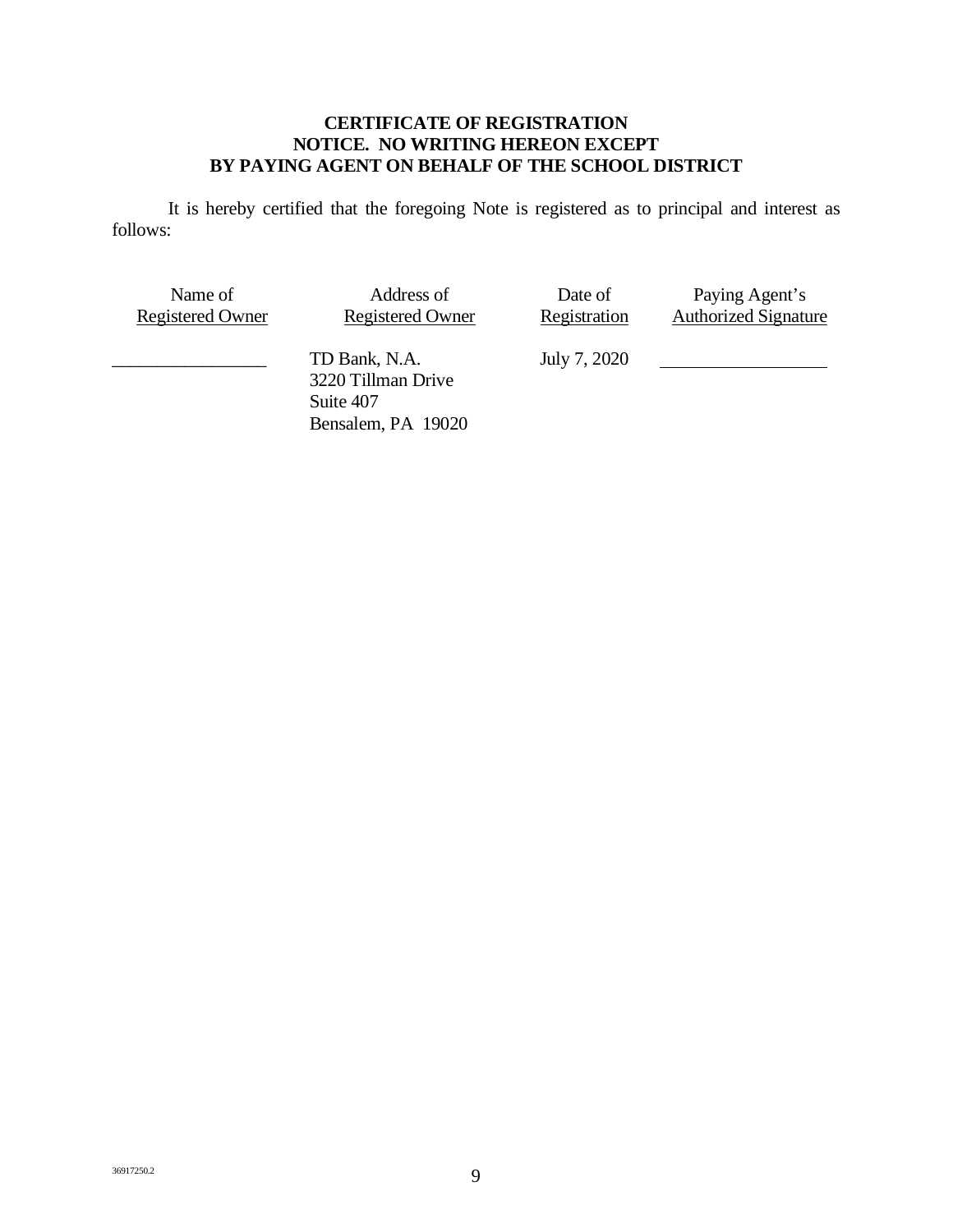# **SCHEDULE OF INTEREST AND PRINCIPAL PAYMENTS DUE ON THE NOTE**

| Date          | Principal | Rate  | Interest   | Semi-Annual<br><b>Debt Service</b> | <b>Fiscal Year</b><br><b>Debt Service</b> |
|---------------|-----------|-------|------------|------------------------------------|-------------------------------------------|
| 8/15/2020     |           |       | 9.763.36   | 9.763.36                           |                                           |
| 2/15/2021     | 2,345,000 | 1.300 | 46.247.50  | 2.391.247.50                       | 2,401,010.86                              |
| 8/15/2021     |           |       | 31.005.00  | 31.005.00                          |                                           |
| 2/15/2022     | 2,345,000 | 1.300 | 31.005.00  | 2.376.005.00                       | 2.407.010.00                              |
| 8/15/2022     |           |       | 15.762.50  | 15.762.50                          |                                           |
| 2/15/2023     | 2,425,000 | 1.300 | 15.762.50  | 2,440,762.50                       | 2.456.525.00                              |
|               |           |       |            |                                    |                                           |
| <b>TOTALS</b> | 7.115.000 |       | 149,545.86 | 7.264.545.86                       | 7.264.545.86                              |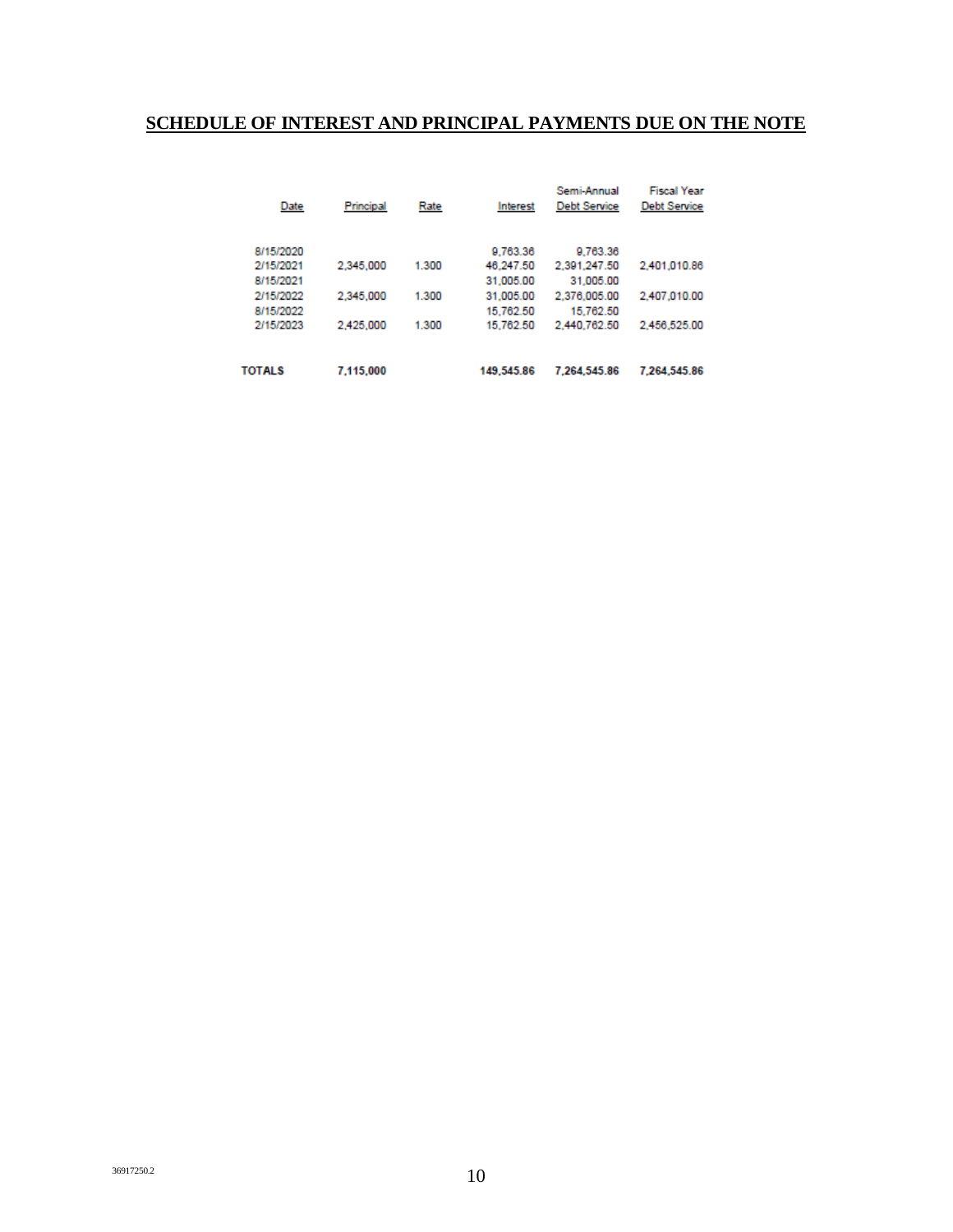#### ASSIGNMENT

FOR VALUE RECEIVED, the undersigned hereby sells, assigns and transfers unto \_\_\_\_\_\_\_\_\_\_\_\_\_\_\_\_\_\_\_\_\_\_\_\_\_\_\_\_\_\_\_\_\_\_\_\_\_\_\_ the within Note, and all rights thereunder, and hereby irrevocably constitutes and appoints \_\_\_\_\_\_\_\_\_\_\_\_\_\_\_\_\_\_\_\_\_\_\_\_\_\_\_\_\_\_\_ attorney to transfer said Note on the books of the within named School District, with full power of substitution in the premises.

Tax Identification No.

\_\_\_\_\_\_\_\_\_\_\_\_\_\_\_\_\_\_\_\_\_\_

Dated:

NOTICE: The signature on this assignment must correspond with the name as it appears upon the fact of the within Note in every particular, without alteration or any change whatever.

# **[END OF FORM OF NOTE]**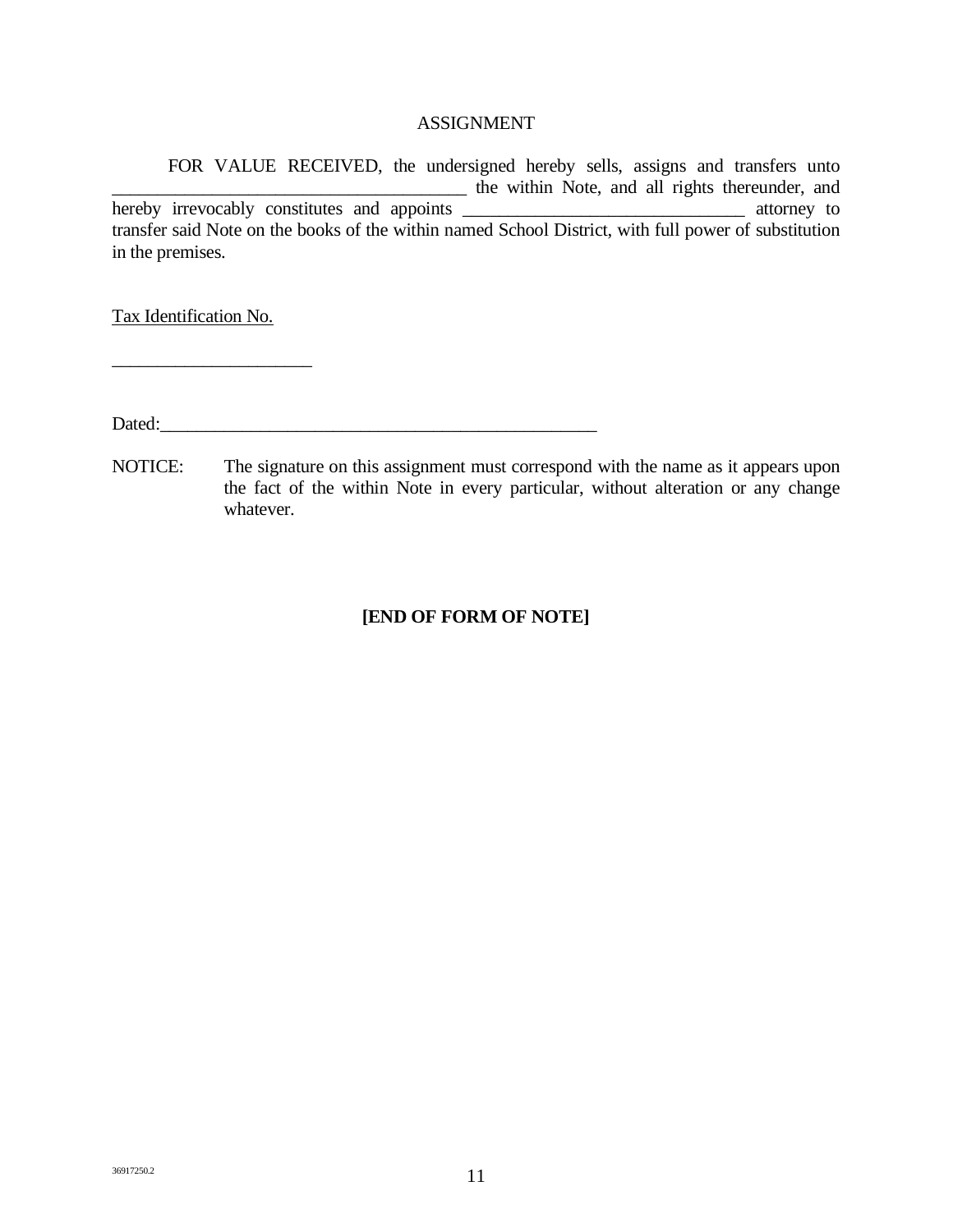**SECTION 5.** The Note shall be executed in the name and under the corporate seal of the School District by the President or Vice President and attested to by the Secretary or Treasurer or any Assistant or Acting Secretary or Treasurer of the School District. The President or Vice President is hereby authorized and directed to deliver said Note to the purchaser, and receive payment therefor on behalf of the School District. The President or Vice President and Secretary or Treasurer or any Assistant or Acting Secretary or Treasurer of the School District or by any other officers of the School District are authorized and directed to prepare, verify and file the debt statement required by Section 8110 of the Act, and to take other necessary action, including, if necessary or desirable, any statements required to qualify any portion of the debt from the appropriate debt limit as self-liquidating or subsidized debt.

**SECTION 6.** TD Bank, N.A., Bensalem, Pennsylvania, is hereby designated as the Paying Agent and Sinking Fund Depository for the obligation herein authorized, and there is hereby created and established a Sinking Fund, to be known as "Sinking Fund-Series of 2020 General Obligation Note," for the payment of the principal and interest thereon which shall be deposited into the Sinking Fund no later than the date upon which the same becomes due and payable. The Secretary or Treasurer or any Assistant or Acting Secretary or Treasurer of the School District shall deposit or cause to be deposited into the Sinking Fund, which shall be maintained until such obligation is paid in full, sufficient amounts for payment of principal and interest on the obligation no later than the date upon which such payments shall become due. The Sinking Fund Depository shall, as and when said payments are due, without further action by the School District, withdraw available monies in the Sinking Fund and apply said monies to payment of the principal of and interest on the obligation.

**SECTION 7.** The President or Vice President and Secretary or any other officers of the School District are hereby authorized to contract with TD Bank, N.A., for its services as Sinking Fund Depository and Paying Agent for the Note.

**SECTION 8.** In compliance with Section 8161 of the Act, the members of the Board of School Directors have determined, in consultation with its Financial Advisor and Placement Agent, that a private competitive sale of the Note by invitation is in the best interest of the School District. Therefore, the Note herein authorized to be issued and sold, is hereby awarded and sold to TD Bank, N.A. in accordance with its proposal to purchase the said Note dated May 20, 2020, at a price of par (\$7,115,000); provided that the proceedings for the issuance of the Note have been approved by the Department of Community and Economic Development pursuant to the Act.

**SECTION 9.** The President or Vice President is authorized to contract with Boenning & Scattergood, Inc., for its services as Placement Agent/Bank Loan Facilitator for the Note.

**SECTION 10.** The School District shall not assume the payment of any tax or taxes in consideration of the purchase of the Note.

**SECTION 11.** The officers of the School District are authorized to apply the proceeds of the Note to the purposes set forth in the recitals hereto and Section 1 hereof.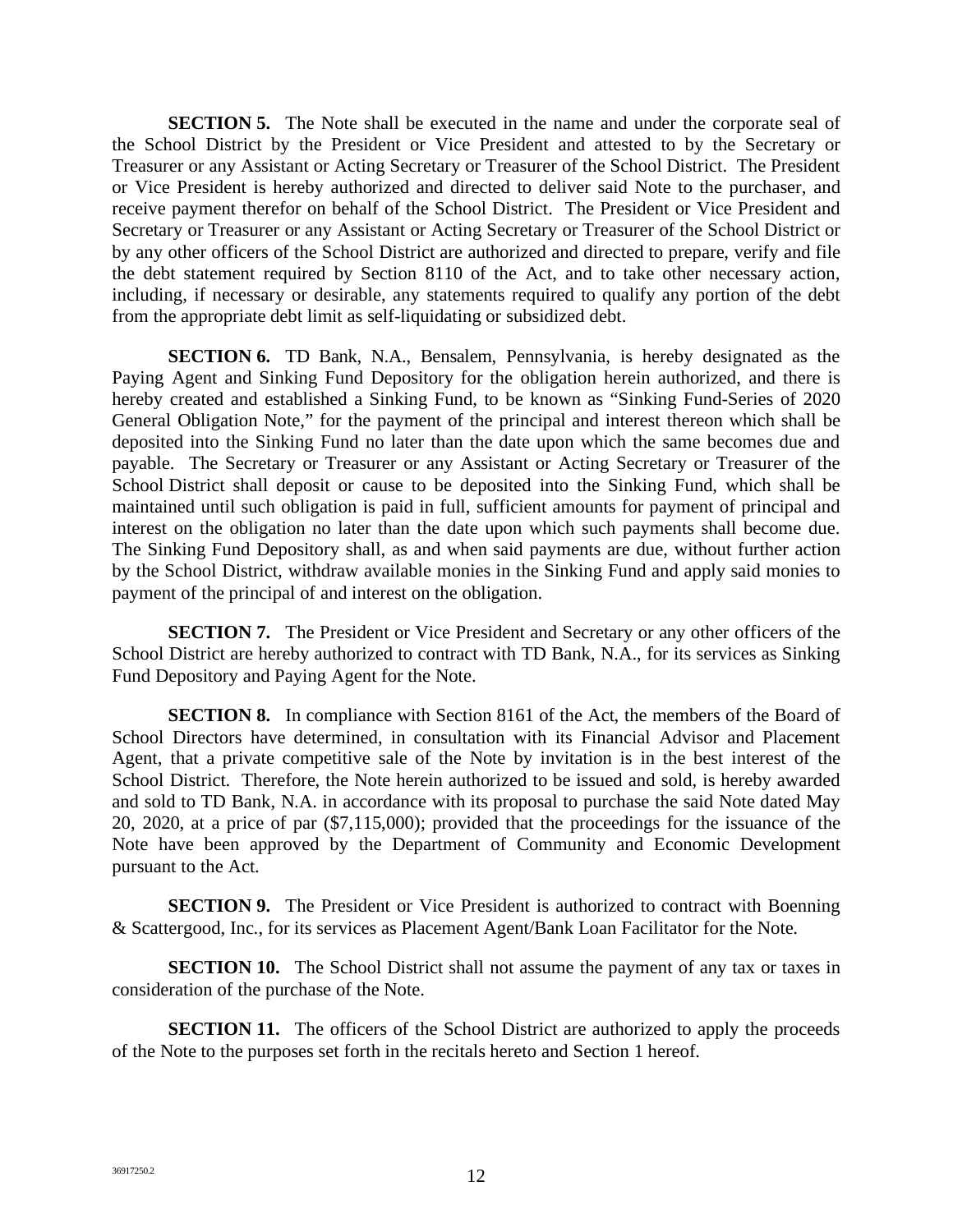**SECTION 12.** The School District hereby authorizes the calling of the Refunded Bonds for redemption on or about July 7, 2020.

The School District shall enter into a request for redemption of the Refunded Bonds (the **"Redemption Request Certificate"**) with U.S. Bank National Association, Philadelphia, Pennsylvania, as the escrow agent and the Paying Agent for the Refunded Bonds (the **"Escrow Agent"**), providing, among other things, for: (a) the certification to such Escrow Agent of the amounts required to pay the principal and interest on the Refunded Bonds to the date of redemption; (b) the deposit with said Escrow Agent of amounts which, together with interest earnings thereon, if any, will meet such requirements; and (c) the irrevocable pledge of all amounts and investments held under the Redemption Request Certificate for the payment of the Refunded Bonds to the date of redemption and the application of such funds to such purposes.

The Redemption Request Certificate shall be in form and substance as approved by the signing officers of the School District. The President or Vice President and Secretary or Treasurer or any Assistant or Acting Secretary or Treasurer of the School District are hereby authorized and directed to execute said Redemption Request Certificate and to deliver the same to the Escrow Agent on behalf of the School District to do and perform all and every act and thing whatsoever requisite and necessary to effectuate said Refunding Program, including a request from the School District to the Escrow Agent to mail conditional notice of redemption. The School District hereby gives and grants the Escrow Agent full authority to do and perform all and every act and thing whatsoever requisite and necessary to effectuate said Refunding Program as the School District might do on its own behalf, and hereby ratifies and confirms all that said Escrow Agent shall do or cause to be done by virtue thereof.

**SECTION 13.** The School District hereby designates \$195,000 of the Note as a qualified tax-exempt obligation, has demonstrated that \$6,920,000 of the Note is "deemed designated" under the Code and has represented to Bond Counsel that neither it nor any Other Issuers has issued or expects to issue more than \$10,000,000 of tax-exempt obligations (other than \$6,920,000 principal amount of the Note which is "deemed designated" and certain other obligations not required to be taken into account under the Code) in the calendar year 2020. The School District hereby authorizes the proper officers of the School District to execute a certificate to that effect at the time of the closing.

**SECTION 14.** The School District hereby covenants not to take or omit to take any action so as to cause interest on the Note to be no longer excluded from gross income for the purposes of federal income taxation and to otherwise comply with the requirements of Sections 103 and 141 through 150 of the Code, and all applicable regulations promulgated with respect thereto, throughout the term of the Note. The School District further covenants that it will make no investments or other use of the proceeds of the Note which would cause the Note to be an "arbitrage bond" as defined in Section 148 of the Code. The School District further covenants to comply with the rebate requirements (including the prohibited payment provisions) contained in Section 148(f) of the Code and any regulations promulgated thereunder, to the extent applicable, and to pay any interest or penalty imposed by the United States for failure to comply with said rebate requirements, to the extent applicable.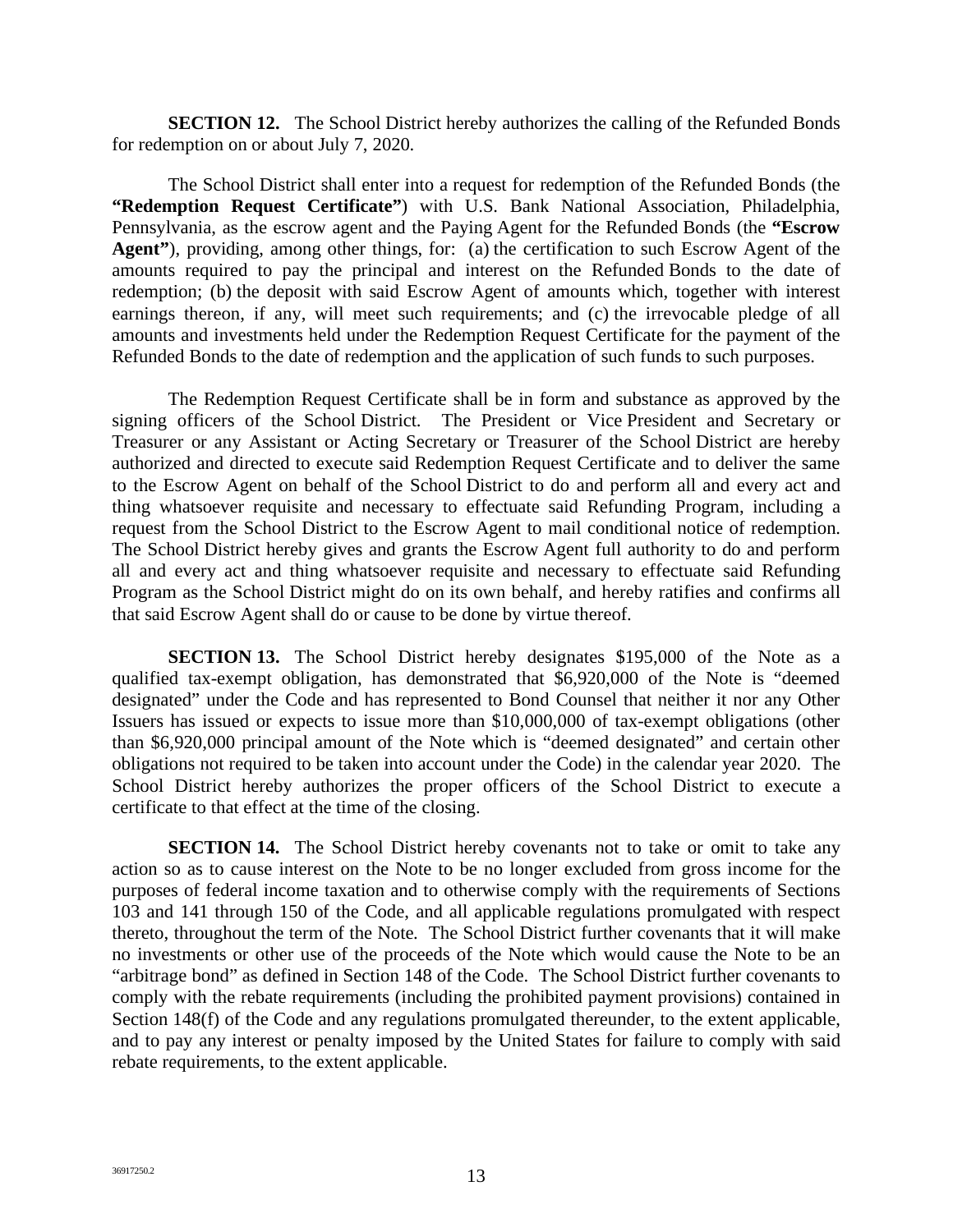**SECTION 15.** For the purpose of expediting the closing and the issuance and delivery of the Note, or in the event that the President or the Secretary of the School District shall be absent or otherwise unavailable for the purpose of executing documents, or for the purpose of taking any other action which they or either of them may be authorized to take pursuant to this Resolution, the Vice President or any Assistant or Acting Secretary or Treasurer of the School District, respectively, are hereby authorized and directed to execute documents, or otherwise to act on behalf of the School District in their stead.

**SECTION 16.** The proper officers of the School District are hereby authorized and directed to take any and all such action, execute, deliver, file and/or record all such documents, publish all notices and otherwise comply with the provisions of this Resolution and the Act in the name and on behalf of the School District.

**SECTION 17.** This Resolution is adopted pursuant to, and the Note issued hereunder shall be subject to, the provisions of the Act, and all of the mandatory provisions of the Act shall apply hereunder whether or not explicitly stated herein.

**SECTION 18.** This Resolution constitutes a contract with the registered owner of the Note and shall be enforceable in accordance with the provisions of the laws of the Commonwealth of Pennsylvania.

**SECTION 19.** In case any one or more of the provisions contained in this Resolution or in the Note issued pursuant hereto shall for any reason be held to be invalid, illegal or unenforceable in any respect, such invalidity, illegality or unenforceability shall not affect any other provision of this Resolution or of the Note and this Resolution and the Note shall be construed and enforced as if such invalid, illegal or unenforceable provisions had never been contained therein.

**SECTION 20.** The action of the proper officers and the advertising of a summary of this Resolution as required by law in a newspaper of general circulation, is ratified and confirmed. The advertisement in said paper of the adoption of the Resolution is hereby directed within fifteen (15) days following the day of final adoption.

**SECTION 21.** All resolutions or parts of resolutions not in accord with this Resolution are hereby repealed insofar as they conflict herewith.

**SECTION 22.** This Resolution shall take effect on the earliest date permitted by the Act.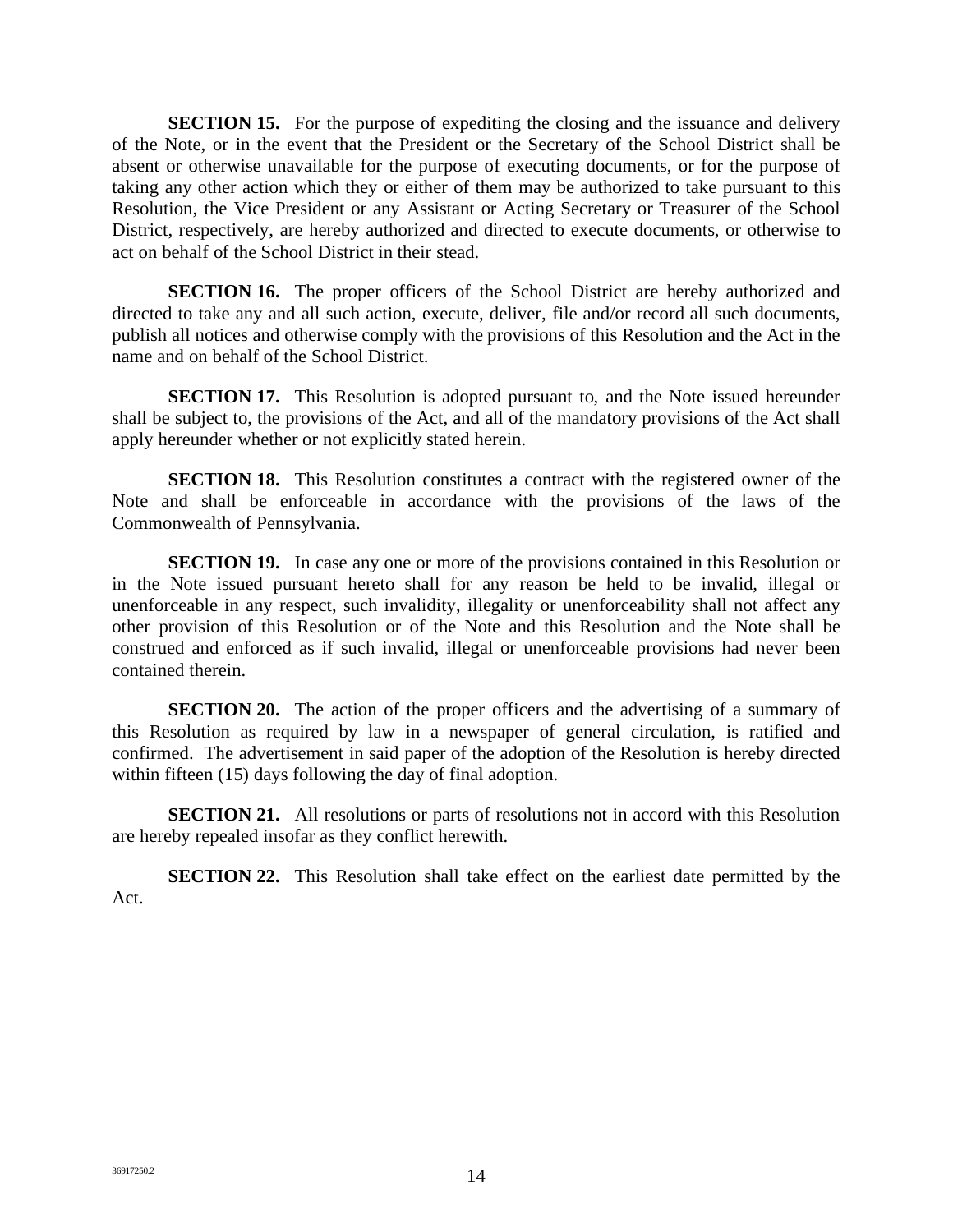# **EXHIBIT A**

### **GENERAL OBLIGATION NOTE SERIES OF 2020**

# **AMORTIZATION SCHEDULE**

| Date          | Principal | Rate                           | Interest   | Semi-Annual<br><b>Debt Service</b> | <b>Fiscal Year</b><br><b>Debt Service</b> | <b>State</b><br><u>Aid</u> | Proposed<br><b>Local Effort</b>           | Existing<br><b>Local Effort</b> | <b>Savings</b> |
|---------------|-----------|--------------------------------|------------|------------------------------------|-------------------------------------------|----------------------------|-------------------------------------------|---------------------------------|----------------|
| 8/15/2020     |           |                                | 9.763.36   | 9.763.36                           |                                           |                            |                                           |                                 |                |
| 2/15/2021     | 2,345,000 | 1.300                          | 46.247.50  | 2.391.247.50                       | 2.401.010.86                              | 0.00                       | 2,401,010.86                              | 2,546,000.00                    | 144,989.14     |
| 8/15/2021     |           |                                | 31,005.00  | 31,005.00                          |                                           |                            |                                           |                                 |                |
| 2/15/2022     | 2,345,000 | 1.300                          | 31,005.00  | 2.376.005.00                       | 2.407.010.00                              | 0.00                       | 2,407,010.00                              | 2,556,000.00                    | 148,990.00     |
| 8/15/2022     |           |                                | 15,762.50  | 15,762.50                          |                                           |                            |                                           |                                 |                |
| 2/15/2023     | 2,425,000 | 1.300                          | 15.762.50  | 2.440.762.50                       | 2.456.525.00                              | 0.00                       | 2.456.525.00                              | 2.520.000.00                    | 63,475.00      |
|               |           |                                |            |                                    |                                           |                            |                                           |                                 |                |
| <b>TOTALS</b> | 7,115,000 |                                | 149.545.86 | 7.264.545.86                       | 7,264,545.86                              | 0.00                       | 7.264.545.86                              | 7,622,000.00                    | 357,454.14     |
| PE%           | 0.00%     | (Estimated)                    |            |                                    |                                           |                            |                                           |                                 |                |
| CARF%         | 18.28%    |                                |            |                                    |                                           |                            | <b>Present Value Local Effort Savings</b> |                                 | 353,029.75     |
|               |           |                                |            |                                    |                                           |                            |                                           |                                 |                |
| Net           | $0.00\%$  | <b>Effective Reimbursement</b> |            |                                    |                                           | <b>Savings Allocation</b>  |                                           | Amount                          | Percentage     |

| <b>Savings Allocation</b>      | Amount     | Percentage |
|--------------------------------|------------|------------|
| <b>School District's Share</b> | 357,454.14 | 5.17%      |
| State's Share                  | 0.00       | 0.00%      |
| <b>Total Savings</b>           | 357.454.14 | 5.17%      |